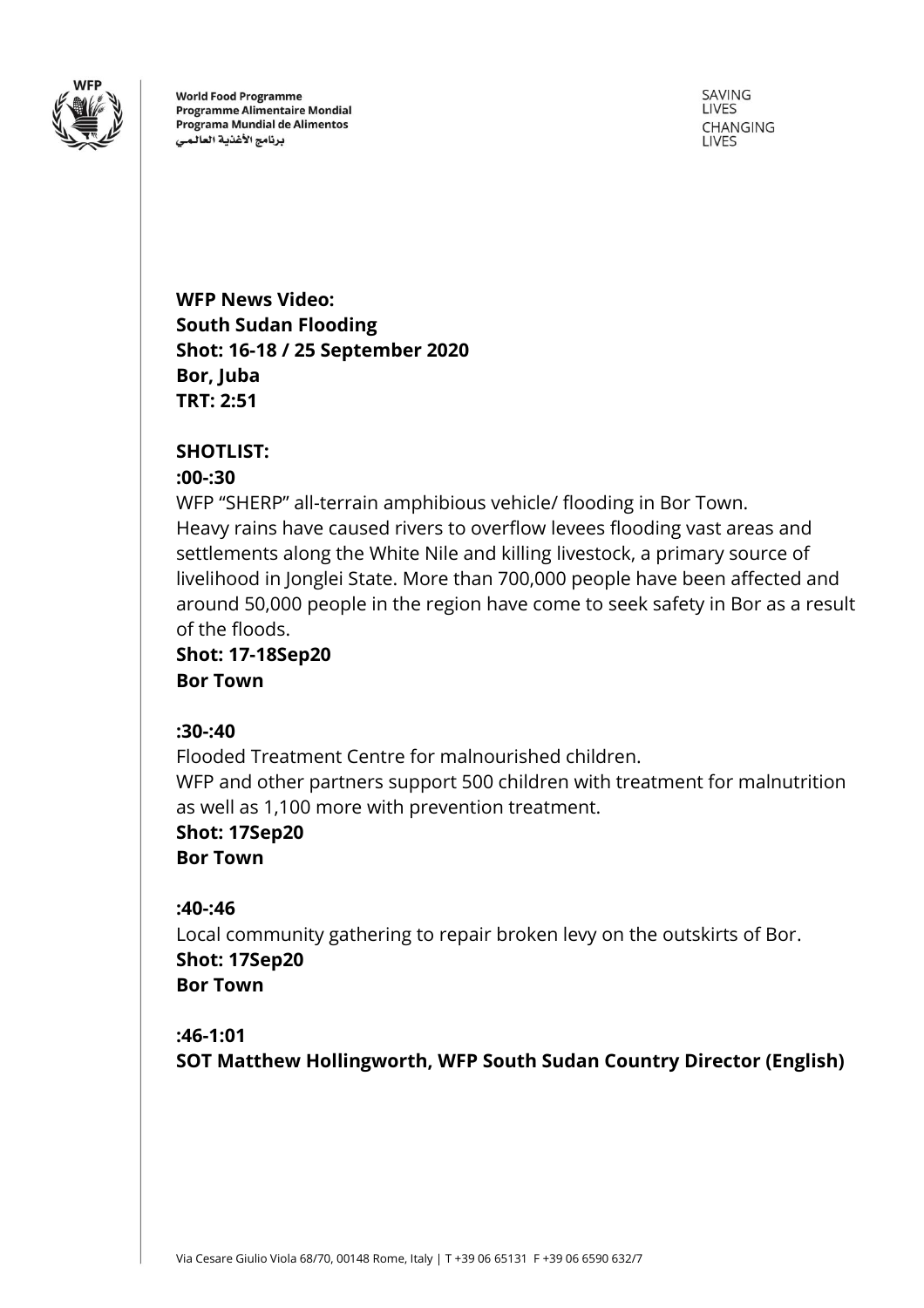

*"This water is going straight into the city and it's displacing thousands of people. There is more than 50,000 people from this region just to stay in this town, just to seek shelter in this town."* **Shot: 17Sep20**

**Bor Town**

## **1:01-1:08**

Local community gathering to repair broken levy on the outskirts of Bor. **Shot: 17Sep20 Bor Town**

### **1:08-1:31**

## **SOT Matthew Hollingworth, WFP South Sudan Country Director (English)**

*"WFP will have to support nearly 600,000 people this harvest season. We know we have the tools for the job and we know we have the people and the partners in the field. But we desperately need 58 million USD to provide immediately relief to communities but also importantly to set them back on their feet as soon as they are able to return home."*

# **Shot: 25Sep20**

**Juba**

## **1:31-1:41**

GVs of Pabial camp for Internally Displaced People (IDPs) where some 6000 people are seeking refuge from the floods. WFP is providing nutritional assistance. **Shot: 18Sep20 Pabial IDP camp, Bor Town**

## **1:41-1:56**

Various shots of Adol Kur Akuei, 40-year old mother of seven. She is one of close to 6,000 people displaced by flooding from her village called Mathiang. Adol's house submerged during the flooding and she lost 20 cattle and her crops were destroyed, leaving her without a source of income.

#### **Shot: 18Sep20**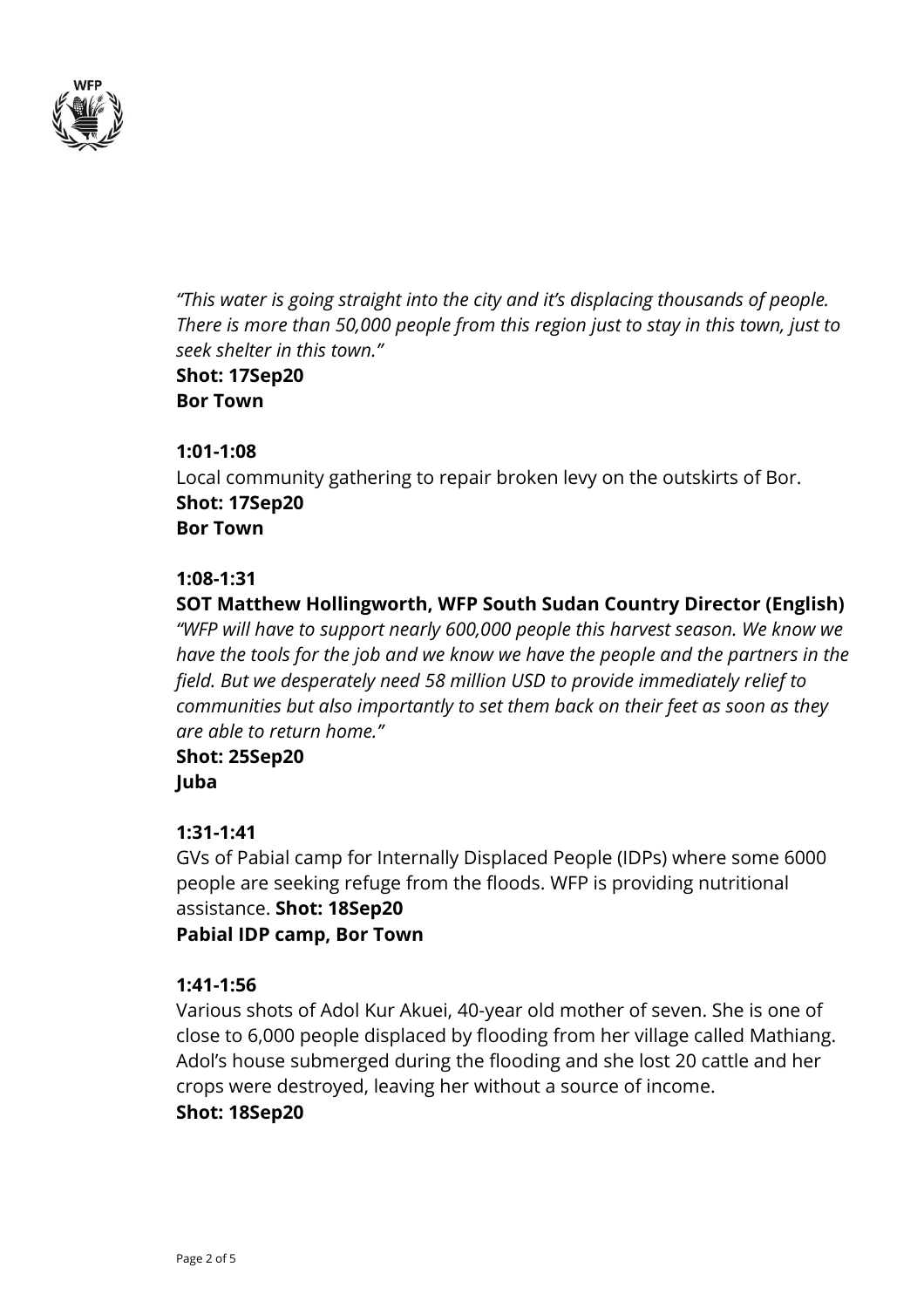

### **Pabial IDP camp, Bor Town**

## **1:56-2:19 SOT Adol Kur Akuei, Displaced mother of seven (Dinka)**

*"In the village I come from, called Mathiang, the floods were devastating. They destroyed everything. They destroyed our houses, killed our cattle, our crops and our source of livelihood."*

## **Shot: 18Sep20 Pabial IDP camp, Bor Town**

## **2:19-2:29**

Various shots of Adol Kur Akuei, laying out cooking pots to dry.

## **Shot: 18Sep20 Pabial IDP camp, Bor Town**

## **2:29-2:45**

## **SOT Adol Kur Akuei, Displaced mother of seven (Dinka)**

*"We have been here for almost a month, and we have not received any assistance. We are dying of hunger we need food."*

## **Shot: 18Sep20 Pabial IDP camp, Bor Town**

**2:45-2:51** Child walking away Pabial IDP camp. **Shot: 18Sep20 Pabial IDP camp, Bor Town**

## **ENDS**

**KEY MESSAGES**

• **South Sudan is bracing itself for a crisis. Humanitarian conditions are rapidly deteriorating, and the spectre of terrible levels of hunger looms over the country as conflict, torrential rain and flooding disrupt people's access to food.**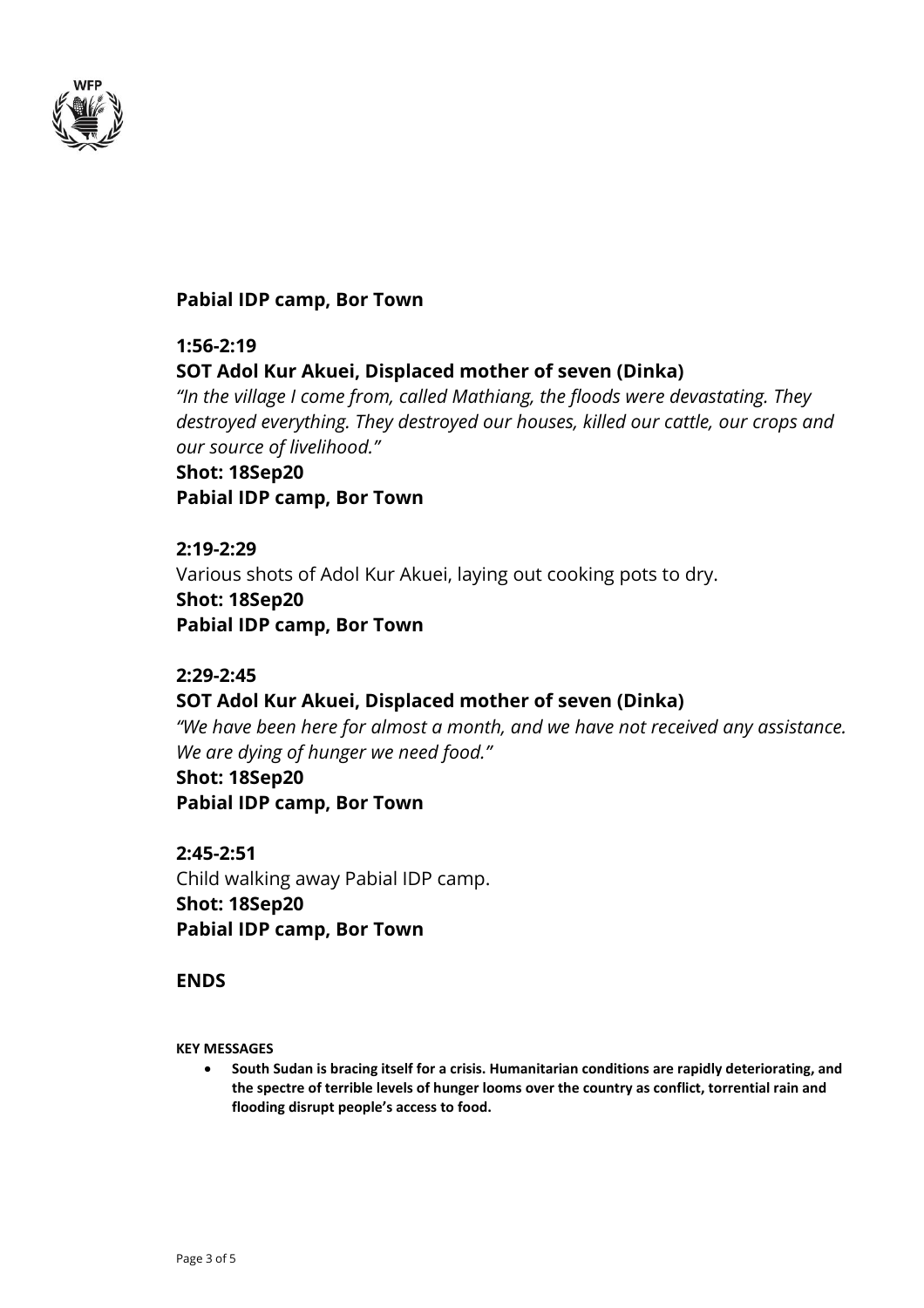

*More than 700,000 people across South Sudan have been affected by flooding since June, especially in Jonglei and Unity States where the flooding is at its most severe. WFP provided food assistance to more than 500,000 people in flood-affected areas in July and August.*

- **Despite a peace agreement, violence is posing the greatest risk to food security. Families continue to be displaced, losing their homes, livelihoods and loved ones.** *Most areas affected by conflict suffer from acute food insecurity. Since 2015, there has been at least 30 pockets of famine-like conditions related to fighting in Jonglei State, the Greater Pibor Administrative Area, as well as in Warrap and Lakes states.*
- **The COVID-19 pandemic continues to undermine the already fragile humanitarian situation. WFP is scaling up to meet the growing needs.**

*The economic impact of COVID-19 has resulted in growing numbers of people requiring food assistance— as many as 1.6 million people not previously covered by WFP or any national assistance scheme. The next IPC report – expected earliest in October but maybe not until sometime in November – will reveal the full extent and severity of food insecurity in the country.*

#### • **IN NUMBERS**

| People in need of food assistance from May - July 2020: nearly 6.5 million |
|----------------------------------------------------------------------------|
| People WFP aims to assist in 2020: 5 million                               |
| People assisted by WFP in July 2020: 1.32 million                          |
| People displaced in South Sudan (OCHA): nearly 1.5 million                 |
| People seeking shelter in UN Protection of Civilians sites: 190,500        |
| South Sudanese refugees in neighbouring countries (HCR): 2.2 million       |
| Funding gap for the next six months: US\$ 487 million                      |

#### **CONTEXT**

- Heavy rain fall has led to **rising flood levels** in Jonglei and Unity states. Nine counties reported floods during July and early August. For some counties, such as Bor South, Juba and Twic East, flooding has occurred more than once. Much of South Sudan was inundated after extremely heavy flooding in 2019 which resulted in significant expansion of the wetlands of the Sobat and Nile basins.
- The **COVID-19 pandemic is exacerbating an already dire situation**. Even before it struck, South Sudan was grappling with multiple crises: widespread fighting, a drought in 2019, floods last Autumn that ruined much of the harvest, and a locust invasion earlier this year.
- Food insecurity is expected to increase in **urban areas**. Most people in urban areas are day labourers or earn their living in the informal economy. With restricted movement and lockdowns, their livelihoods have been be disrupted. These families rely on vendors for food, most of which is imported. As imports decline, people must pay more.
- As a result of travel and transport restrictions within the country and beyond, markets are coming under significant stress. **Prices of food**, particularly of cereals, have started to rise. The price of a 50- kg bag of maize increased by more than a third in March.